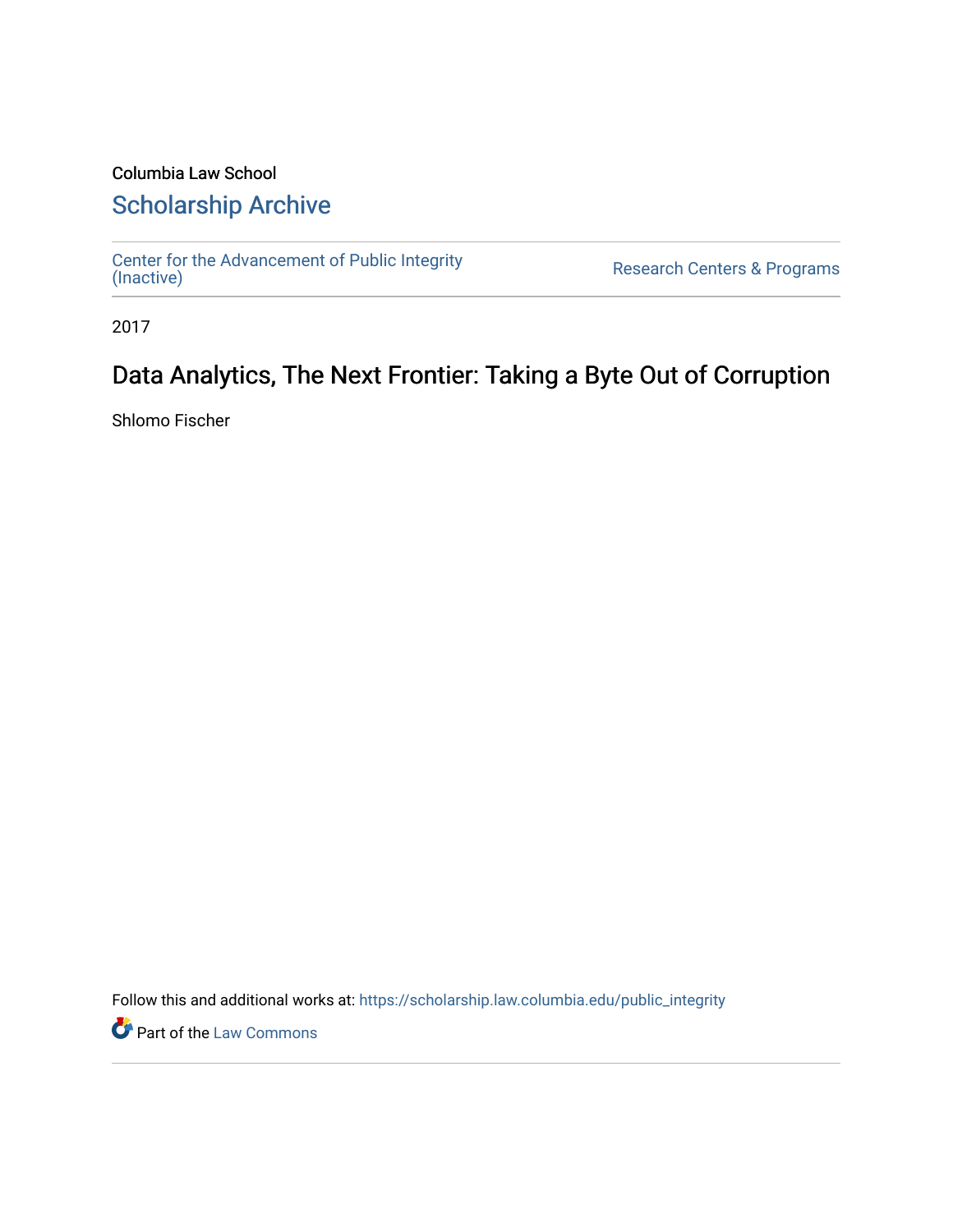# Data Analytics, the Next Frontier:

Taking a Byte Out of Corruption

In June 2017, CAPI presented the second installment of our signature conference, Global Cities II, which brought together anti-corruption leaders from government and civil society worldwide, including delegates from Bogotá, Cape Town, London, Melbourne, Miami, Montréal, New York, Paris, Rio de Janeiro, and San Francisco, to discuss important topics such as using data analytics to combat corruption, government transparency, enforcement challenges and victories, and innovations in oversight. Videos and other materials from Global Cities II can be found [here.](https://www.law.columbia.edu/public-integrity/conferences-and-events/upcoming-events/global-cities-ii)

#### **Original CAPI Publication:**

This brief was prepared by the Center for the Advancement of Public Integrity at Columbia Law School. We can be reached at [CAPI@law.columbia.edu.](mailto:CAPI@law.columbia.edu)

CAPI would like to thank Shlomo Fischer, CAPI summer research intern and Columbia Law School student, for his authorship of this brief.

#### **Introduction**

The panel entitled "Data Analytics, the Next Frontier: *Taking a Byte out of Corruption*" featured four speakers: Jennifer Rodgers, the Executive Director of CAPI; Bruno Bondarovsky, the Secretary for Planning in the city of Mesquita, Rio de Janeiro; and Milton Yu and Calvin Lam from New York City's Department of Investigation. The panel was moderated by Elif Ryder from Kroll Advisory Solutions. PowerPoint presentations and videos of the Data Analytics panel can be found [here.](https://www.law.columbia.edu/public-integrity/our-work/integrity-brief-series/data-analytics-next-frontier-taking-byte-out-corruption)

## **Jennifer Rodgers, Executive Director of CAPI**

Rodgers spoke first, describing CAPI's recent publication entitled *[Taking a Byte Out of Corruption](http://www.law.columbia.edu/public-integrity/our-work/taking-byte-out-corruption)*, a roadmap for cities to implement data-driven strategies for identifying government corruption. The project, supported by the Laura and John Arnold Foundation, involved assembling a working group of experts, who met over the course of 15 months. Comprised of leading practitioners, scholars, engineers, and civil servants, the group focused on framing the issue, identifying key risk areas ripe for application, describing analogous fields in which data analytics have been employed effectively, and setting forth best practices for data management. The working group's deliberations were supplemented by field interviews with additional industry experts as documented in the report.

Rodgers then highlighted the publication's "Top Ten" list of recommended starting points for data-driven approaches to fraud and corruption risks using readily available resources. These areas included:

- **Fraud by inspectors**: City employees with discretionary enforcement powers are particularly susceptible to bribes where lucrative business opportunities are involved. A trend toward electronic data storage for inspection records has allowed for outlier analyses to be conducted on actions by individual inspectors, such as violation downgrades and the volume of reported code violations.
- **Human resources**: Timekeeping data in many cities has transitioned to electronic storage, making it easier to parse data for suspicious trends by conducting outlier analyses, especially in relation to reporting overtime hours.
- **Benefits fraud**: CAPI recommended searching for benefit card transactions outside of the zip codes of beneficiaries, and performing outlier analyses on emergency benefit disbursements.
- **Campaign finance violations**: Cities with campaign finance regimes can root out "straw donors" by examining matching programs/campaign limits which give publicly available donation data, and by looking for donations from out-of-district donors.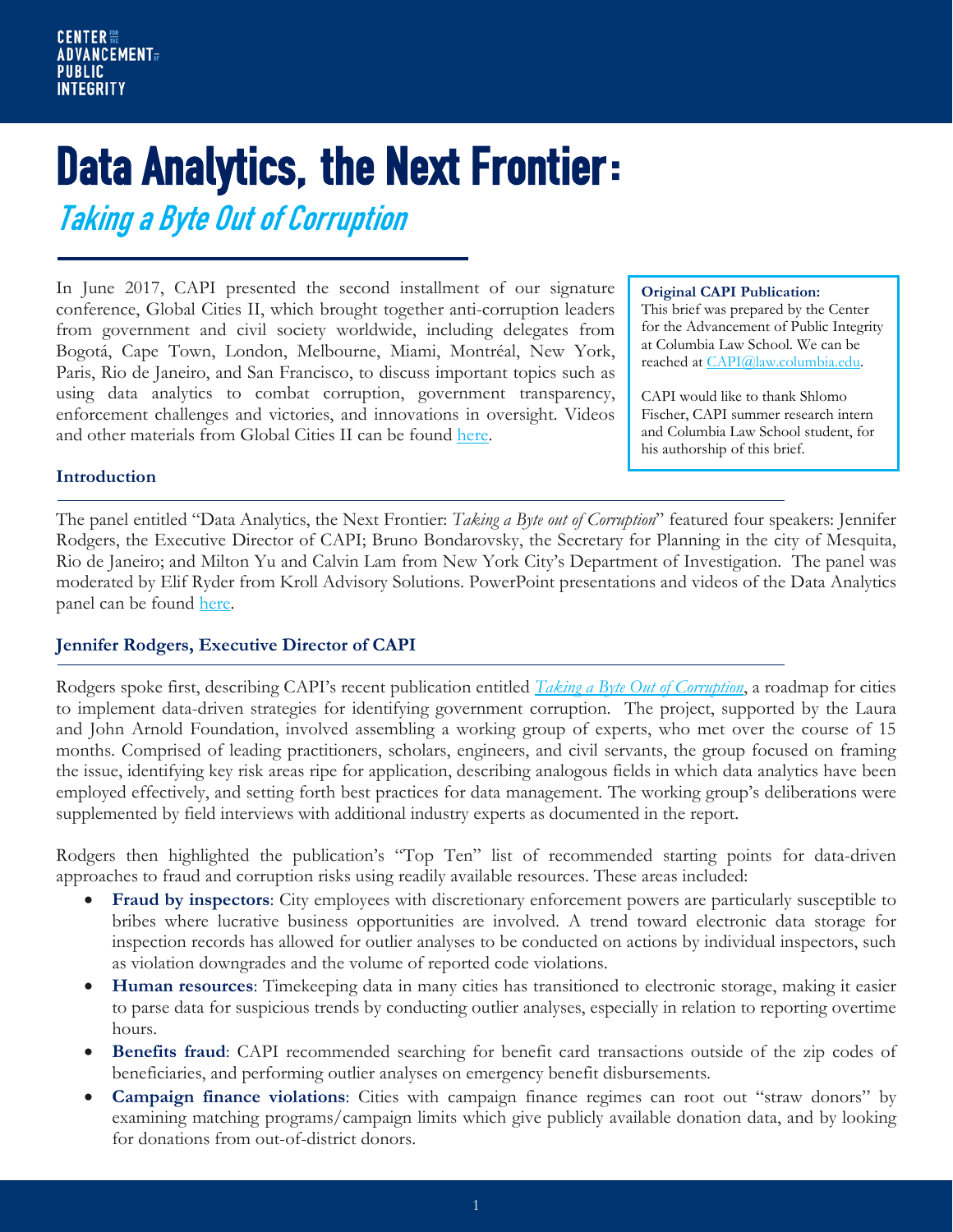- **Petty theft of resources and inventory**: CAPI suggested analyzing purchase-order data for volume deviations.
- **Procurement fraud**: Cities can identify prohibited collusive bidding on government-issued contracts and opportunities using specialized software programs.
- **Fraudulent legal claims against the city**: CAPI recommended minimizing fraud by inspecting possibly fraudulent claims immediately below the city's threshold for settlement/litigation.

# **Bruno Bondarovsky, Secretary of Planning in the city of Mesquita, Rio de Janeiro**

The next speaker was Bruno Bondarovsky, who spoke about the successful, data-driven overhaul of the city's antiquated business license issuing regime. Under the old system, paper-based applications were processed in a lengthy series of steps, including evaluation by six or more agencies. The new process was designed to filter digitized applications through a streamlined workflow system that automated and thus depersonalized several parts of the approval process. Among the major victories achieved by the new system are an estimated \$6 million in savings from reduced paperwork expenses, an 80% increase in license issuances, and perhaps most significantly, a much quicker process in which 50% of consultations are automatically processed (whereas licensing under the old regime would take anywhere from 45 days to 3 months). The online portal was designed by a data specialist and integrates registration with outside entities to create a more user-friendly experience while increasing visibility by displaying system-wide data on the dashboard. The success of the upgrade has been two-pronged: the streamlined approval process has catalyzed a surge in the region's economic activity (while consequently providing greater tax income for the local government), and has also furthered efforts to diminish corruption vulnerabilities by centralizing licensing data, allowing for new opportunities for corruption identification, and discouraging misbehavior through transparency.

## **Milton Yu, Inspector General with New York City's Department of Investigation Calvin Lam, Senior Data Analyst with New York City's Department of Investigation**

Milton Yu was the final speaker and was joined by Calvin Lam. Yu profiled DOI's efforts to develop an in-house data analytics capacity using massive tranches of client data mainly from the Human Resource Administration (HRA), the entity that administers public assistance as well as Medicaid to city residents. HRA is an important agency in which to foster anti-corruption efforts due to its size: 14,000 employees, a \$9.7 billion budget and over \$500 million in annual contracts. The digitized data collected by DOI is a gold mine for investigators hoping to enforce integrity measures and root out fraudulent activity.

DOI opted to cultivate an internal data management system rather than outsource the technology through SaaS (Software as a Service) vendors because they hoped to establish sustainable infrastructure with iterative functionality; that is, they hoped to develop a consistent methodology with repeatable test configurations that could be passed down to future officials working in similar capacities. Yu outlined three challenges the DOI faces, which remain the goals of the data analytics initiative:

**Obtaining a global view of the issues**: The first issue that arises when employing a data analytics strategy is establishing a controlled environment. This involves regulating the flow of information, determining which data sets are useful and connecting various data points to enhance the investigation. This allows DOI to identify principal players, the extent of activity, and additional parties that may be involved in a fraud scheme. Seemingly innocuous complaints may uncover broader schemes when processed through the system. Similarly, data records on computer logs, phone records, and payment records may be symptoms of corrupt activity. For example, DOI uncovered a \$1.5 million scheme in December 2015 involving both food-stamp "fencing" (reselling stolen goods) to local groceries, and repeatedly issuing fraudulent rental subsidies to the same address. The department analyzed computer logs of employees who had interacted with clients who issued complaints, and localized the investigation to 6 employees whose computers could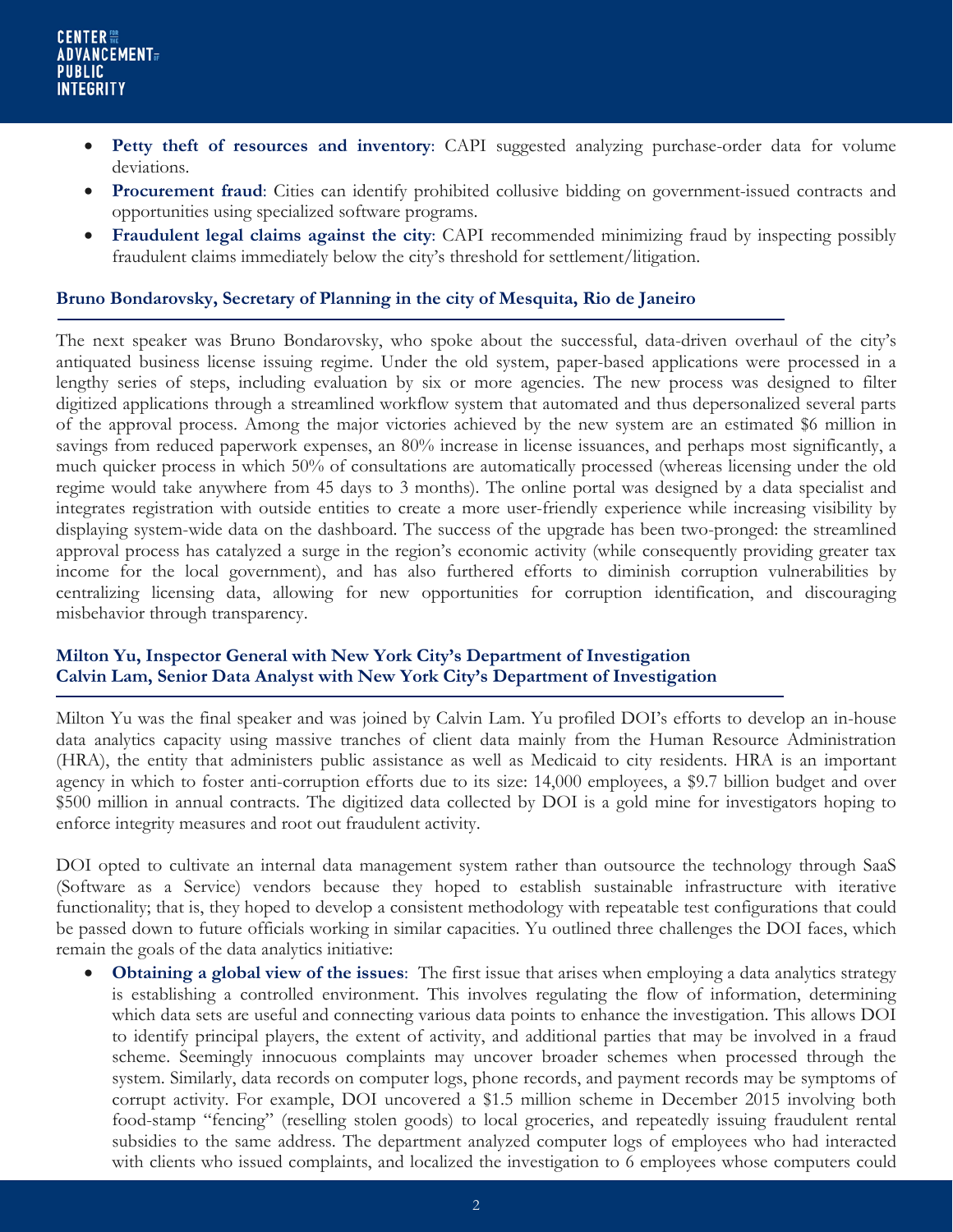have been used in the scheme. Enhancing a little further, they cross-referenced these computer logs with payroll records to see when these employees clocked in. Upon discovering that only one of these employees (a supervisor) was present when the benefits were issued, the department concluded that the other 5 employees' identities were stolen by their supervisor. Further investigation into employee phone records during the time frames marked by suspicious activity yielded the discovery of an outside recruiter who appeared to be facilitating the scheme.

- **Speed of investigatory processes**: As data sets increase in volume, efficient filtration functions must be implemented to overcome resource and manpower limitations. DOI uses automation techniques to narrow the scope of investigations where appropriate. An analysis of city vehicle misuse by employees was greatly enhanced by eliminating all data collected within New York City, because vehicle use outside of the City is much more likely to constitute misuse. This decision resulted in narrowing the results from 136 vehicles with over 3 million GPS coordinate data points to 6 vehicles and 38,000 data points – much more manageable figures from which to launch an investigation.
- **Institutional memory**: Recurring fraud indicators are inserted into a "dictionary of fraud," which provides a helpful framework from which to jumpstart investigations. In one significant case, an employee responsible for renewing Medicaid certifications was found to have been extending benefits for certain clients for unusually lengthy periods of time; the beneficiaries were all found to be family members of the employee. In order to target future instances of self-dealing with family members, analysts paved the way for more effective data pivoting by codifying this information into an algorithm designed to detect this specific pattern of fraudulent activity and thus accelerating the speed with which these investigations are conducted.

Yu also noted that from a statutory perspective, the data received from the HRA belongs to the state and therefore cannot be exchanged freely with city government entities. Yu suggested that investigatory bodies work together with agencies that are primary users of this data in order to have full access to the data in the context of an inter-agency partnership.

For governmental entities that balk at the idea of building data management systems from the ground up, Ryder noted that SaaS providers recognize that out-of-the-box solutions do not serve clients' interests and that the industry has prioritized the ability to integrate data processes into the client's long-term plans so they can leverage applications for future use.

## **Breakout Session**

The Data Analytics Breakout Session brought nearly thirty city delegates together to continue to discuss this important and challenging area. Delegates touched on the following themes:

- 1. **The importance of recognizing data analytics as an essential anti-corruption instrument**. One delegate suggested that criminal investigation bureaus view data analytics with hesitation because it is esoteric in nature and difficult for non-experts to understand. One solution to that is to utilize CAPI's report, which hopes to clarify the field. Others noted that with respect to data-driven solutions, it is often difficult to quantify successes so as to justify substantial resource allocation. Nevertheless, many conference attendees noticed a change in behavior in corruption-sensitive areas as a result of training sessions associated with data analytics initiatives.
- 2. **Standardizing data to promote synergies.** It is important to map out data borders before beginning a query so the process remains relatively confined. The data tables need to match up in order to derive meaningful analysis from the information. One delegate suggested that governments should impose contractual provisions and requirements on a citywide basis to have data submitted in a reportable format.
- 3. **Honing in on specific issues.** A conference attendee specializing in data management explained that investigations usually begin with a complaint or an allegation. Once a preliminary analysis is conducted, a strong indication of fraud will lead to further verification. Ultimately, the goal should be for the analytics to